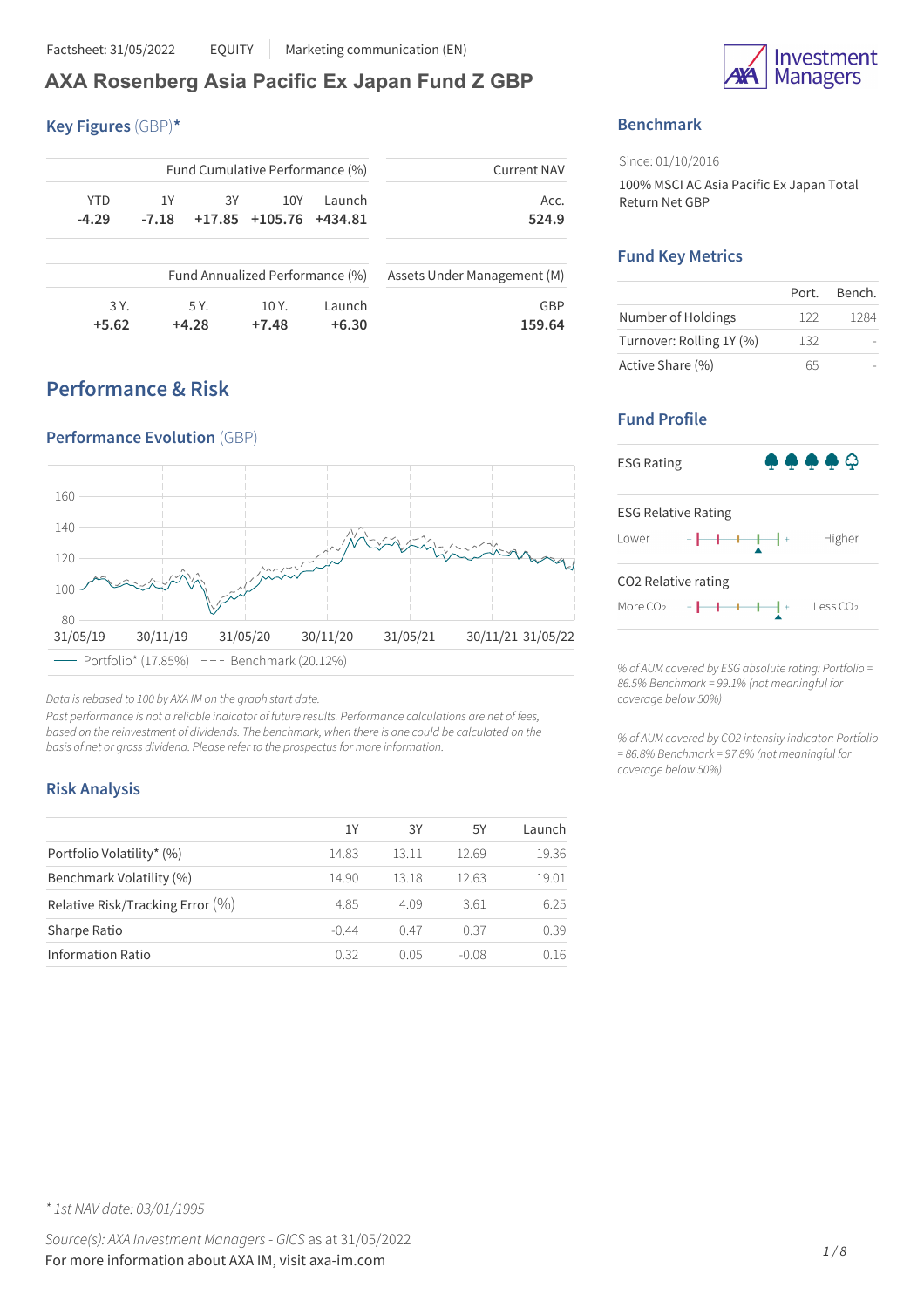### **Rolling Performance (%)**

|               | 1М      | 3M      | 6M      | <b>YTD</b> | 3Y          | 5Y      | 31/05/21<br>31/05/22 | 31/05/20<br>31/05/21 | 31/05/19<br>31/05/20 | 31/05/18<br>31/05/19 | 31/05/17<br>31/05/18 | Launch   |
|---------------|---------|---------|---------|------------|-------------|---------|----------------------|----------------------|----------------------|----------------------|----------------------|----------|
| Portfolio*    | $-0.49$ | $-0.32$ | $-1.63$ | $-4.29$    | 17.85       | 23.33   | $-7.18$              | 34.20                | $-5.39$              | $-8.84$              | 14.80                | 434.81   |
| Benchmark     | $-0.19$ | 0.36    | $-4.29$ | $-3.83$    | 20.12 30.15 |         | $-7.95$              | 30.65                | $-0.11$              | $-3.67$              | 12.49                | 481.35   |
| Excess Return | $-0.30$ | $-0.68$ | 2.66    | $-0.45$    | $-227$      | $-6.82$ | 0.77                 | 3.55                 | $-5.28$              | $-517$               | 2.32                 | $-46.54$ |

### **Annual Calendar Performance (%)**

|               | 2021    | 2020    | 2019    | 2018    | 2017    | 2016  | 2015    | 2014    | 2013    | 2012    |
|---------------|---------|---------|---------|---------|---------|-------|---------|---------|---------|---------|
| Portfolio*    | 3.63    | 14.17   | 8.55    | $-9.13$ | 23.92   | 27.89 | $-6.94$ | 8.00    | $-0.47$ | 17.06   |
| Benchmark     | $-2.00$ | 18.66   | 14.56   | $-8.57$ | 25.13   | 27.61 | $-3.85$ | 9.50    | 1.73    | 17.25   |
| Excess Return | 5.63    | $-4.49$ | $-6.01$ | -0.56   | $-1.21$ | 0.29  | $-3.09$ | $-1.50$ | $-2.20$ | $-0.18$ |

Past performance is not a reliable indicator of future results. Performance calculations are net of fees, based on the reinvestment of dividends. The benchmark, when there is one could be calculated on the basis of net or gross dividend. Please refer to the prospectus for more information.

# **Portfolio Analysis**

#### **Top 10 Holdings**

| Equity                       |           |                  | Weighting (%) | Sector                        | Geography   |
|------------------------------|-----------|------------------|---------------|-------------------------------|-------------|
|                              | Portfolio | <b>Benchmark</b> | Relative      |                               |             |
| Lyxor UCITS ETF MSCI India   | 8.54      |                  | 8.54          | <b>Funds</b>                  | India       |
| Taiwan Semiconductor Manufa  | 7.08      | 6.50             | 0.58          | Information Technology        | Taiwan      |
| Samsung Electronics Co Ltd   | 4.99      | 4.11             | 0.88          | Information Technology        | Korea - Rep |
| Tencent Holdings Ltd         | 3.71      | 3.64             | 0.07          | <b>Communication Services</b> | China       |
| Alibaba Group Holding Ltd    | 2.46      | 2.55             | $-0.09$       | Consumer Discretionary        | China       |
| National Australia Bank Ltd  | 2.34      | 1.00             | 1.33          | <b>Financials</b>             | Australia   |
| China Construction Bank Corp | 2.21      | 0.99             | 1.22          | Financials                    | China       |
| <b>BHP Group Ltd</b>         | 2.02      | 2.22             | $-0.20$       | Materials                     | Australia   |
| Hong Kong Exchanges & Clear  | 1.84      | 0.71             | 1.12          | Financials                    | Hong Kong   |
| SK Hynix Inc                 | 1.83      | 0.65             | 1.18          | Information Technology        | Korea - Rep |
| Total (%)                    | 37.02     | 22.37            |               |                               |             |

## **Top 5 Overweight** (%)

|                                |      | Port, Bench, Relative |      |
|--------------------------------|------|-----------------------|------|
| Lyxor UCITS ETF MSCI India     | 8.54 | 0.OO                  | 8.54 |
| Woodside Petroleum Ltd         | 1.72 | 0.28                  | 144  |
| Agricultural Bank of China Ltd | 1.57 | 0.16                  | 141  |
| China CITIC Bank Corp Ltd      | 144  | 0 0 6                 | 1.38 |
| National Australia Bank Ltd    | 234  | 1 N N                 | 1 33 |

#### **Top 5 Underweight** (%)

|                                |      | Port, Bench, Relative |         |
|--------------------------------|------|-----------------------|---------|
| AIA Group Ltd                  |      | $0.19$ 1.71 $-1.52$   |         |
| Commonwealth Bank of Australia |      | $0.34$ $1.75$ $-1.41$ |         |
| Meituan                        | 0.OO | 1.33                  | $-1.33$ |
| Reliance Industries Ltd        | 0.OO | $1.32 - 1.32$         |         |
| CST1H                          | n nn | 128                   | -1 28   |

*\* 1st NAV date: 03/01/1995*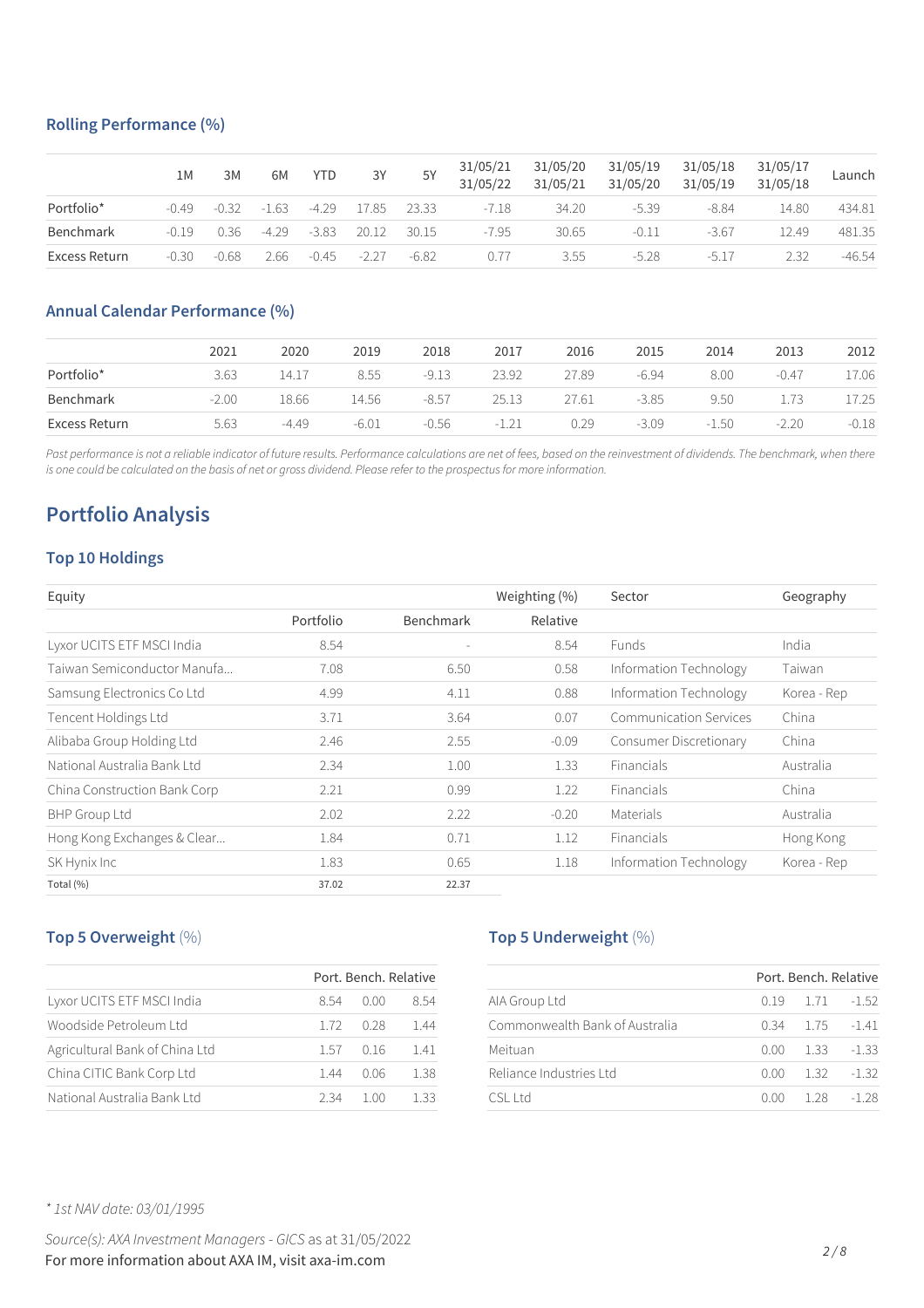### **Sector Breakdown** (%)

|                               | Portfolio | <b>Benchmark</b> |
|-------------------------------|-----------|------------------|
| Financials                    | 29.81     | 22.53            |
| Information Technology        | 21.82     | 20.21            |
| <b>Funds</b>                  | 8.54      | 0.00             |
| Industrials                   | 8.48      | 6.42             |
| Consumer Discretionary        | 6.77      | 12.43            |
| <b>Communication Services</b> | 5.46      | 8.66             |
| Real estate                   | 4.26      | 4.35             |
| Materials                     | 4.08      | 8.52             |
| Consumer Staples              | 3.39      | 5.00             |
| Energy                        | 3.22      | 3.77             |
| Health Care                   | 2.59      | 4.95             |
| Other                         | 0.33      | 3.16             |
| Cash                          | 1.25      | 0.00             |

## **Active Exposure by Sector** (%)



# **Geographical Breakdown** (%)

|                          | Portfolio | Benchmark |
|--------------------------|-----------|-----------|
| China                    | 33.01     | 27.13     |
| Taiwan                   | 19.19     | 14.86     |
| Australia                | 16.05     | 16.55     |
| Korea - Rep              | 11.34     | 12.01     |
| India                    | 8.54      | 12.09     |
| Hong Kong                | 6.22      | 8.06      |
| Singapore                | 2.69      | 2.93      |
| Indonesia                | 0.81      | 1.75      |
| Thailand                 | 0.70      | 1.81      |
| New Zealand              | 0.20      | 0.51      |
| United States of America | 0.00      | 0.17      |
| Philippines              | 0.00      | 0.72      |
| Malaysia                 | 0.00      | 1.42      |
| Cash                     | 1.25      | 0.00      |

# **Active Exposure by Geography** (%)

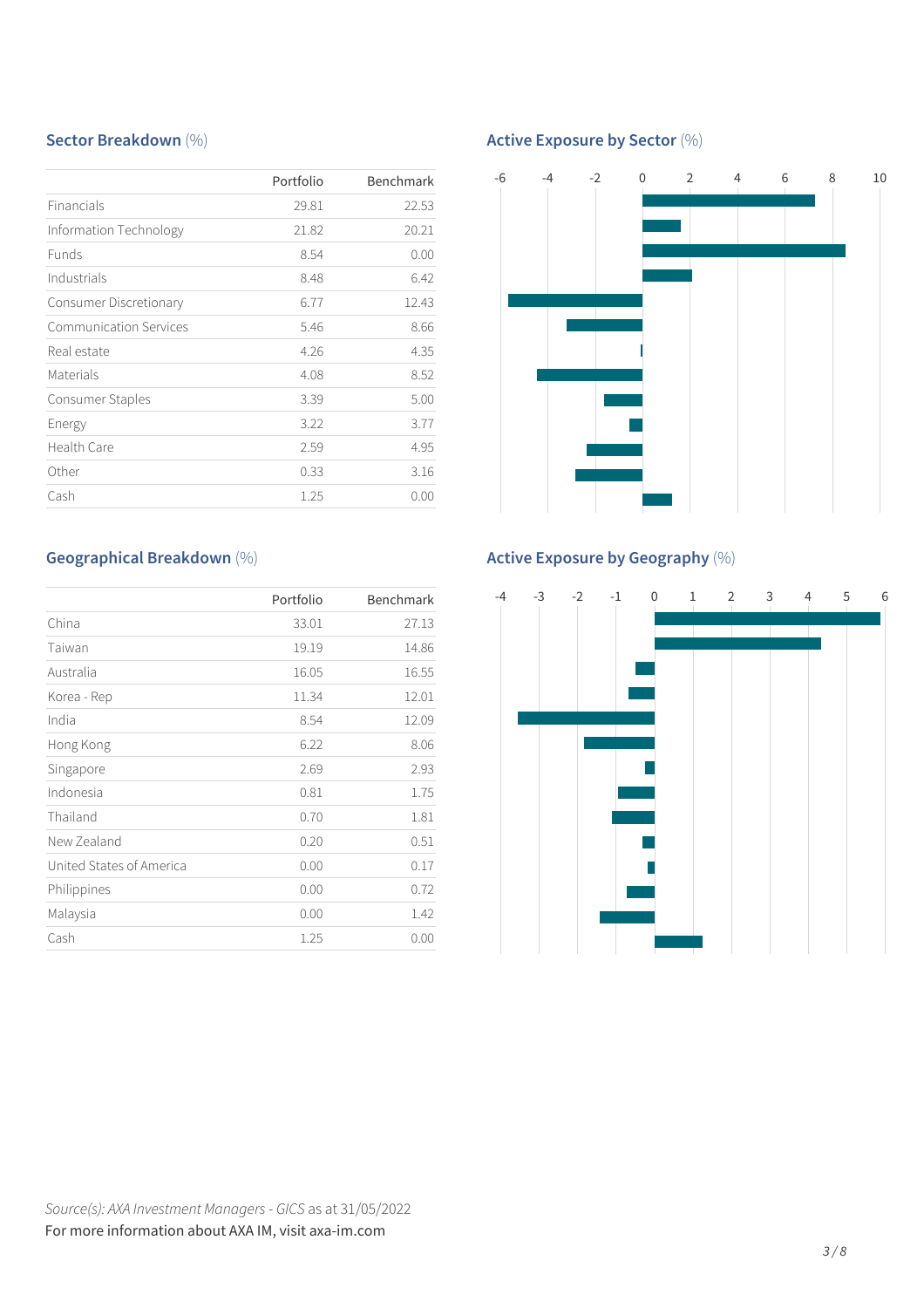### **MarketCap Breakdown** (GBP - %)

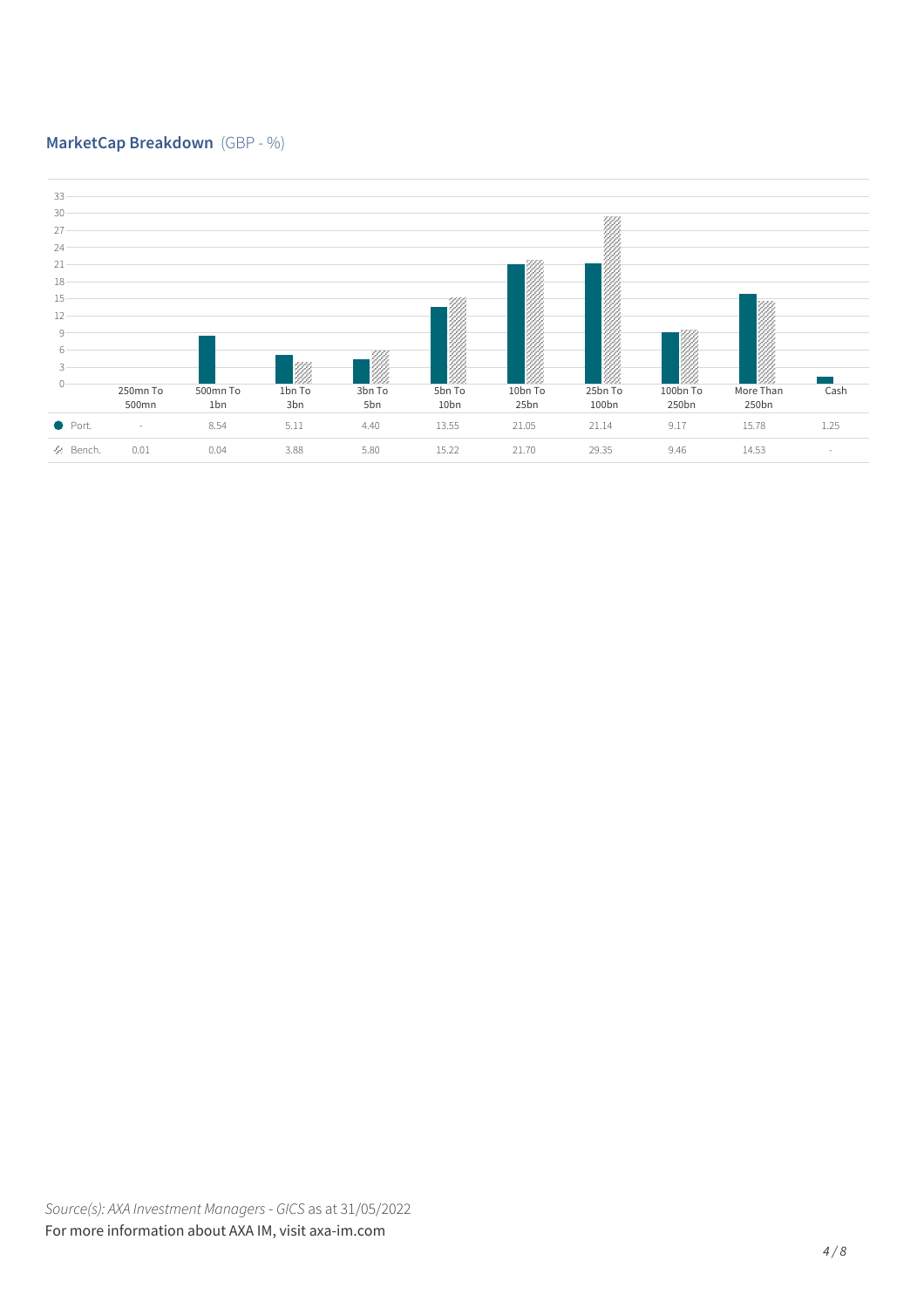# **Additional Information**

#### **Administration: Z GBP**

| Legal form                              | OEIC                                   |
|-----------------------------------------|----------------------------------------|
| <b>UCITS Compliant</b>                  | Yes                                    |
| <b>AIF Compliant</b>                    | No                                     |
| Legal country                           | United Kingdom                         |
| 1st NAV date                            | 03/01/1995                             |
| Fund currency                           | GBP                                    |
| Shareclass currency                     | GBP                                    |
| Valuation                               | Daily                                  |
| Share type                              | Accumulation                           |
| ISIN code                               | GB0007704330                           |
| SEDOL Code                              | 0770433                                |
| <b>MEX Code</b>                         | SNPGP                                  |
| Ongoing charges                         | 0.82%                                  |
| Financial management fee                | 0.75%                                  |
| Performance fee : none                  |                                        |
| Minimum initial subscription            | 100 000 GBP                            |
| Management company                      | AXA Investment Managers UK<br>Limited  |
| Delegation of account<br>administration | STATE STREET BANK AND TRUST<br>COMPANY |
| Custodian                               | <b>HSBC BANK PLC</b>                   |

*As disclosed in the most recent Annual Report, the ongoing charges calculation excludes performance fees, but includes management and applied servicesfees. The effective Applied Service Fee is accrued at each calculation of the Net Asset Value and included in the ongoing charges of each Share Class.*

#### **Fund Objectives**

The aim of this Fund is to provide medium to long-term capital growth with a return (net of fees) greater than the MSCI AC Asia Pacific Ex-Japan Index (the "Index") on a rolling three to five year basis. The return of the Index is subject to the performance of the relevant stock market and therefore the Fund may not provide capital growth in all market conditions.

#### **Investment Horizon**

This Fund may not be suitable for investors who plan to withdraw their contribution within five years.

### **Risk Characteristics**



The risk category is calculated using historical performance data and may not be a reliable indicator of the Fund's future risk profile.

The risk category shown is not guaranteed and may shift over time The lowest category does not mean risk free.

#### **Why is this Sub-Fund in this category?**

The capital of the Sub-Fund is not guaranteed. The Sub-Fund is invested in financial markets and uses techniques and instruments which may be subject to sudden and significant variation, which may result in substantial gains or losses.

#### **Additional Risk**

Counterparty Risk: failure by any counterparty to a transaction (e.g. derivatives) with the Fund to meet its obligations may adversely affect the value of the Fund. The Fund may receive assets from the counterparty to protect against any such adverse effect but there is a risk that the value of such assets at the time of the failure would be insufficient to cover the loss to the Fund.

Derivatives: derivatives can be more volatile than the underlying asset and may result in greater fluctuations to the Fund's value. In the case of derivatives not traded on an exchange they may be subject to additional counterparty and liquidity risk.

Operational Risk: the Fund is subject to the risk of loss resulting from inadequate or failed internal processes, people or systems or those of third parties such as those responsible for the custody of the Fund's assets.

Risk linked to Method and Model: attention is drawn to the fact that the Fund's strategy is based on the utilisation of a proprietary share selection model. The effectiveness of the model is not guaranteed and the utilisation of the model may not result in the investment objective being met.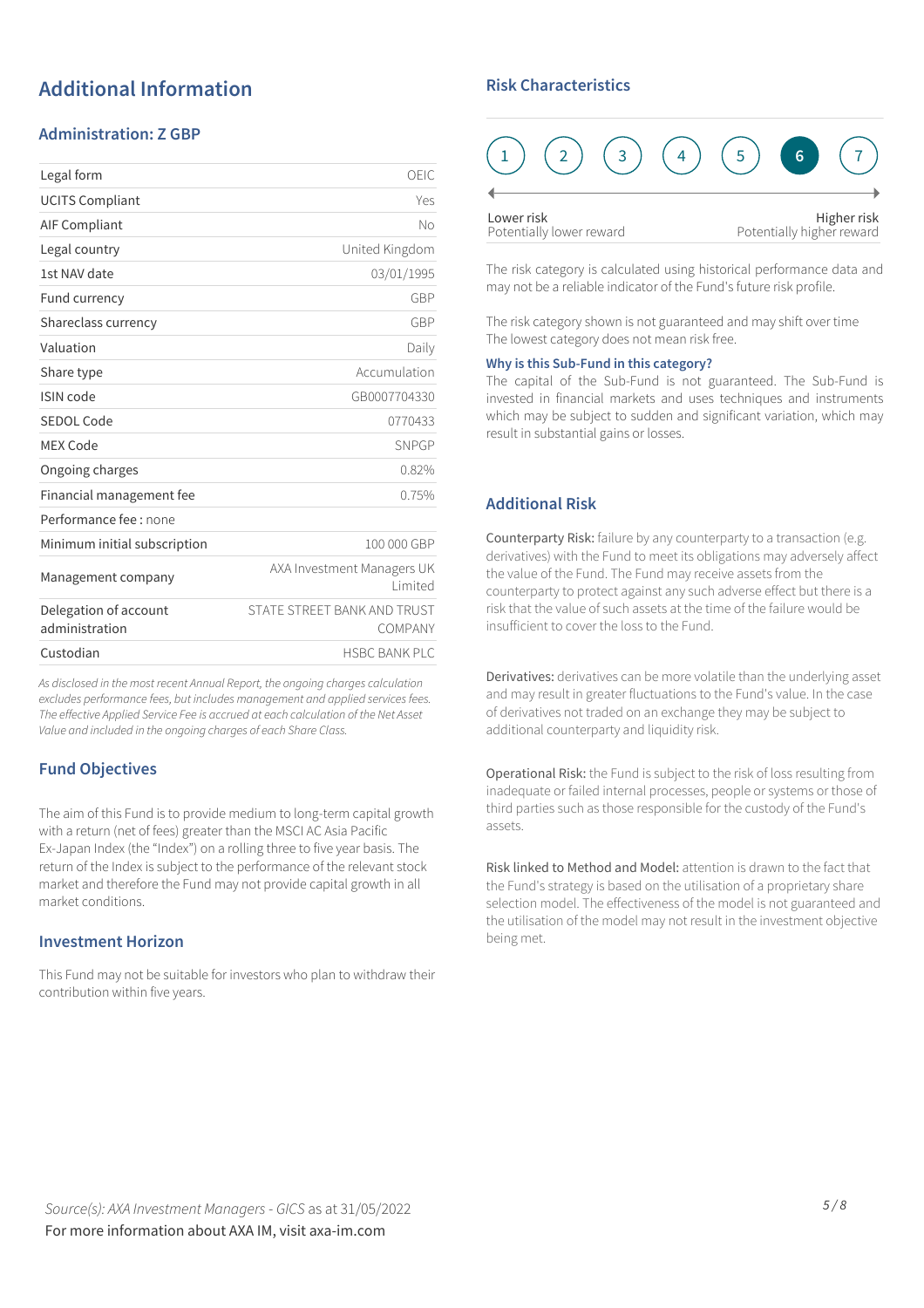Emerging Market Risks: emerging markets or less developed countries may face more political, economic or structural challenges than developed countries. As a result, investments in such countries may cause greater fluctuations in the Fund's value than investments in more developed countries. In addition the reliability of trading, settlement and custody systems in some emerging market countries may not be equal to more developed countries and result in greater operational and liquidity risk.

Currency Risk: the Fund holds investments denominated in currencies other than the base currency of the Fund. As a result, exchange rate movements may cause the value of investments (and any income received from them) to fall or rise affecting the Fund's value.

Further explanation of the risks associated with an investment in this Fund can be found in the prospectus.

### **Subscription Redemption**

Your orders to buy, sell or transfer shares in the Fund, must be received by the Administrator by 12 noon on any working day to receive that day's Fund price.Please note that if your order is placed by an intermediary or Financial Adviser, they may require extra processing time.The Net Asset Value of this Fund is calculated on a daily basis.

Minimum initial investment: £100,000 Minimum subsequent investment: £5,000

#### **How to Invest**

#### Retail Investors

Retail investors should contact their Financial intermediary.

#### **ESG Metrics Definition**

The ESG absolute rating is based on a proprietary scoring methodology. If the fund has one tree (5 trees), it means that it is in the lowest (highest) ESG absolute rating category. For more information on the methodology, please visit https://www.axa-im.com/responsible-investing.

ESG relative rating is calculated as the difference between the ESG absolute rating of the portfolio and the ESG absolute rating of its benchmark. If ESG Relative rating is positive (negative), this means that the portfolio has a higher (lower) ESG absolute rating than the benchmark.

CO2 relative intensity is calculated as the difference between the CO2 intensity of the fund (expressed in tCO2/M€ Revenues) and the one of the benchmark.

If CO2 Relative intensity is green, it means that the intensity of the portfolio is lower than that of the benchmark. If CO2 Relative intensity is orange, it means that the intensity of the portfolio is higher than that of the benchmark. If CO2 Relative intensity is yellow, it means that the intensity of the portfolio is similar than that of the benchmark.

ESG indicators are for informational purposes only. The portfolio has neither statutory nor contractual ESG objectives.

#### **Disclaimers**

#### Not for distribution or dissemination to US investors

This document is for informational purposes only and does not constitute investment research or financial analysis relating to transactions in financial instruments as per MIF Directive (2014/65/EU), nor does it constitute on the part of AXA Investment Managers or its affiliated companies an offer to buy or sell any investments, products or services, and should not be considered as solicitation or investment, legal or tax advice, a recommendation for an investment strategy or a personalized recommendation to buy or sell securities. The information contained herein is intended solely for the entity and/or person(s) to which it has been delivered, unless otherwise allowed under applicable agreements. AXA Investment Managers hereby disclaims any responsibility for any subsequent reproduction, redistribution or transmittal, along with any liability stemming from such activities.

Due to its simplification, this document is partial and opinions, estimates and forecasts herein are subjective and subject to change without notice. There is no guarantee forecasts made will come to pass. Data, figures, declarations, analysis, predictions and other information in this document is provided based on our state of knowledge at the time of creation of this document. Whilst every care is taken, no representation or warranty (including liability towards third parties), express or implied, is made as to the accuracy, reliability or completeness of the information contained herein. Reliance upon information in this material is at the sole discretion of the recipient. This material does not contain sufficient information to support an investment decision.

Before making an investment, investors should read the relevant Prospectus and the Key Investor Information Document / scheme documents , which provide full product details including risks, investment charges and fees associated with the purchase of one of the mentioned products and risks. The information contained herein is not a substitute for those documents or for professional external advice.

The products or strategies discussed in this document may not be registered nor available in your jurisdiction. Please check the countries of registration with the asset manager, or on the web site https://www.axa-im.com/en/registration-map, where a fund registration map is available.

Past performance is not a guide to current or future performance, and any performance or return data displayed does not take into account commissions and costs incurred when issuing or redeeming units. The value of investments, and the income from them, can fall as well as rise and investors may not get back the amount originally invested. Exchange-rate fluctuations may also affect the value of their investment. Due to this and the initial charge that is usually made, an investment is not usually suitable as a short term holding. Commissions and costs have an adverse effect on the performance of the fund.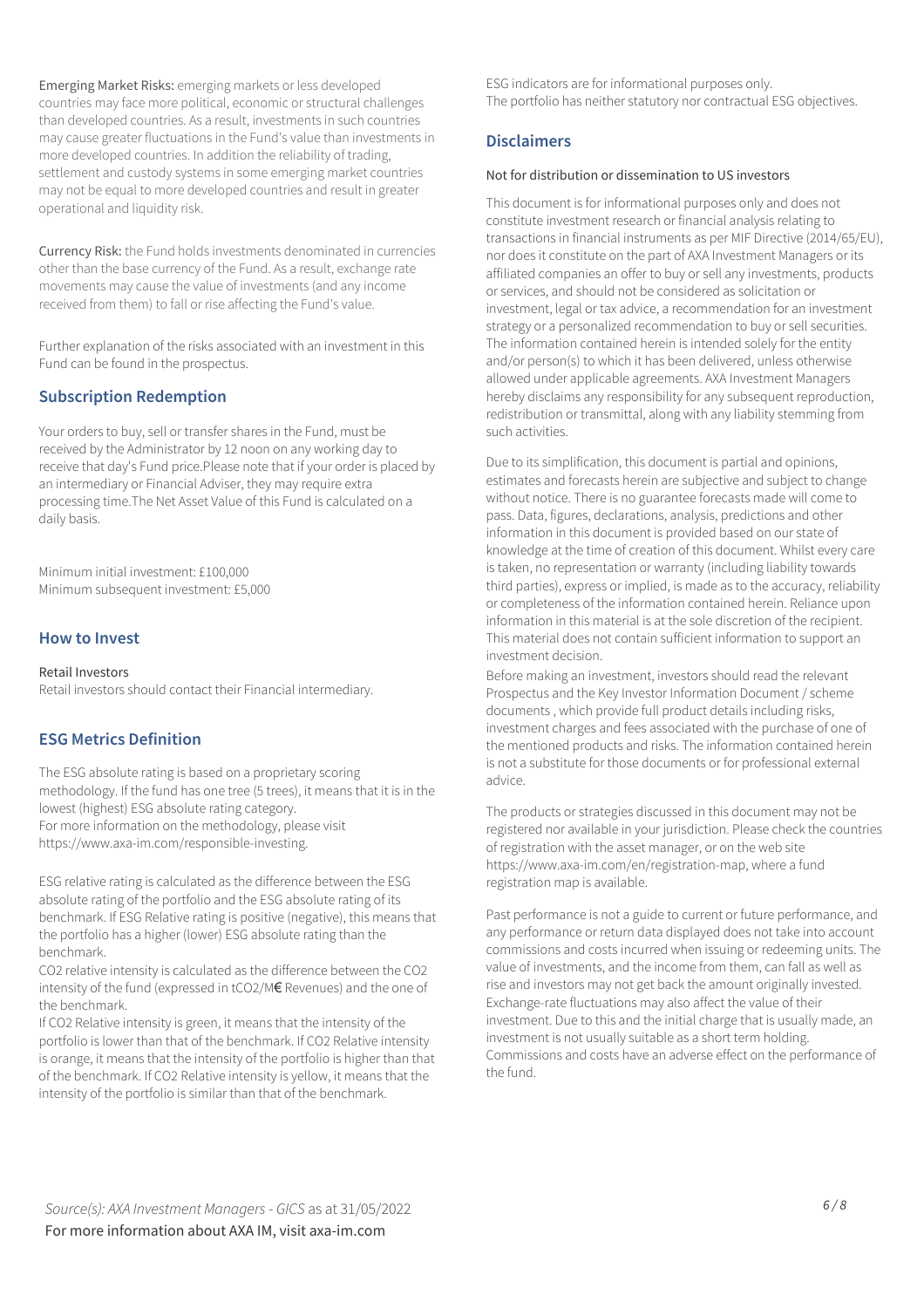The Fund referenced herein has not been registered under the United States Investment Company Act of 1940, as amended, nor the United States Securities Act of 1933, as amended. None of the shares may be offered or sold, directly or indirectly in the United States or to any US Person unless the securities are registered under the Act, or an exemption from the registration requirements of the Act is available. A US Person is defined as (a) any individual who is a citizen or resident of the United States for federal income tax purposes; (b) a corporation, partnership or other entity created or organized under the laws of or existing in the United States; (c) an estate or trust the income of which is subject to United States federal income tax regardless of whether such income is effectively connected with a United States trade or business. In the United States, this material may be distributed only to a person who is a "distributor," or who is not a "U.S. person," as defined by Regulation S under the U.S. Securities Act of 1933 (as amended).

For the purposes of presenting the breakdown by country, sector, principal exposures and active strategies, equities and similar instruments relating to a single company (ADRs, GDRs, RSPs, rights, etc.) are grouped in order to form a single exposure for the said company.

The geographical breakdown is based on the country classification as published by the index provider (or the main index provider in case of a composite benchmark). The second available source is the Country ISO from Bloomberg (or Ultimate Country of risk for Emerging fund).

Annual turnover rate : Sum the last 12 monthly results to obtain the turnover rate over 1 rolling year, calculated according to the following formula: (abs(purchase) + abs(sale) - abs(subscription - redemption) ) / (2\* average AUM).

Purchase and sale exclude derivatives, short term instruments and some corporate actions.

Subscription and redemption are netted on a monthly basis, impact of inflows and outflows can result in negative turnover which does not reflect portfolio turnover, therefore annual turnover has a floor of 0.

#### Depending on the recipient's respective jurisdiction or region, the following additional disclosures may apply:

For Chilean Investors: This private offer avails itself of the General Regulation No. 336 of the Superintendence of Securities and Insurances (currently the Financial Markets Commission). This offer relates to securities not registered with the Securities Registry or the Registry of Foreign Securities of the Financial Markets Commission, and therefore such securities are not subject to oversight by the latter; Being unregistered securities, there is no obligation on the issuer to provide public information in Chile regarding such securities; and these securities may not be subject to a public offer until they are registered in the corresponding Securities Registry. Para inversionistas chilenos: ESTA OFERTA PRIVADA SE ACOGE AL REGLAMENTO GENERAL Nº 336 DE LA SUPERINTENDENCIA DE VALORES Y SEGUROS (ACTUALMENTE COMISIÓN DE MERCADOS FINANCIEROS). ESTA OFERTA SE REFIERE A VALORES NO INSCRITOS EN EL REGISTRO DE VALORES O EN EL REGISTRO DE VALORES EXTRANJEROS QUE LLEVA LA COMISIÓN DE MERCADOS FINANCIEROS, POR LO QUE TALES VALORES NO ESTÁN SUJETOS A LA FISCALIZACIÓN DE ÉSTA; POR TRATARSE DE VALORES NO INSCRITOS NO EXISTE LA OBLIGACIÓN POR PARTE DEL EMISOR DE ENTREGAR EN

CHILE INFORMACIÓN PÚBLICA RESPECTO A LOS VALORES SOBRE LOS QUE SE REFIERE ESTA OFERTA; ESTOS VALORES NO PODRÁN SER OBJETO DE OFERTA PÚBLICA MIENTRAS NO SEAN INSCRITOS EN EL REGISTRO DE VALORES CORRESPONDIENTE.

For Peruvian Investors: AXA Investment Managers is not licensed and it is not legally required to be licensed by the Peruvian Securities Regulator (Superintendencia del Mercado de Valores – SMV) for these activities. Consequently, the Peruvian Securities Regulator does not exercise any kind of supervision regarding this fund, strategy and/or service; and, the information furnished to the investors and the rest of the services rendered by AXA Investment Managers are subject to its exclusive responsibility. In Peru, this document is only for the exclusive use of persons or entities qualifying as "Invesionistas Institucionales" under Peruvian Law. This document is not for public distribution. AXA Investment Managers no tiene y no está legalmente obligada a tener una autorización por parte de la Superintendencia del Mercado de Valores para estas actividades. En consecuencia, la Superintendencia del Mercado de Valores no ejerce ningún tipo de supervisión sobre el fondo, la estrategia, y/o los servicios; y la información proporcionada a los inversionistas y los demás servicios que les presta son de exclusiva responsabilidad de AXA Investment Managers. En el Perú, este documento es para el uso exclusivo de personas o entidades que califiquen como "Inversionistas Institucionales" bajo las leyes peruanas. Este documento no es para distribución al público.

For Uruguayan Investors: The sale of the shares/units qualifies as a private placement pursuant to section 2 of Uruguayan law 18,627. The shares/units must not be offered or sold to the public in Uruguay, except in circumstances which do not constitute a public offering or distribution under Uruguayan laws and regulations. The shares/units are not and will not be registered with the Financial Services Superintendency of the Central Bank of Uruguay. The shares/units correspond to investment funds that are not investment funds regulated by Uruguayan law 16,774 dated September 27, 1996, as amended.

For Singapore Investors: This document is issued by AXA Investment Managers Asia (Singapore) Ltd. ("AXA IM Asia") (Registration No. 199001714W) for the use of Institutional Investors and/or Accredited Investors only as defined in Section 4A of the Securities and Futures Act (Cap. 289) (subject to the Fund being registered under the Restricted Schemes), and must not be relied upon by retail investors. Circulation must be restricted accordingly. As an exempt financial adviser under the Financial Advisers Act ("FAA"), AXA IM Asia is exempted from complying with certain business conduct rules (including but not limited to Sections 25, 27 and 36 of the FAA) when providing financial advisory services to Accredited Investors.

#### **Disclaimers from external financial data service providers**

#### GICS

The Global Industry Classification Standard ("GICS") is the exclusive property and a service mark of MSCI Inc. ("MSCI") and Standard & Poor's, a division of The McGraw-Hill Companies, Inc. ("S&P") and is licensed for use by AXA Investment Managers Paris. Neither MSCI, S&P nor any third party involved in making or compiling the GICS makes any express or implied warranties or representations and shall have no liability whatsoever with respect to GICS or the results to be obtained